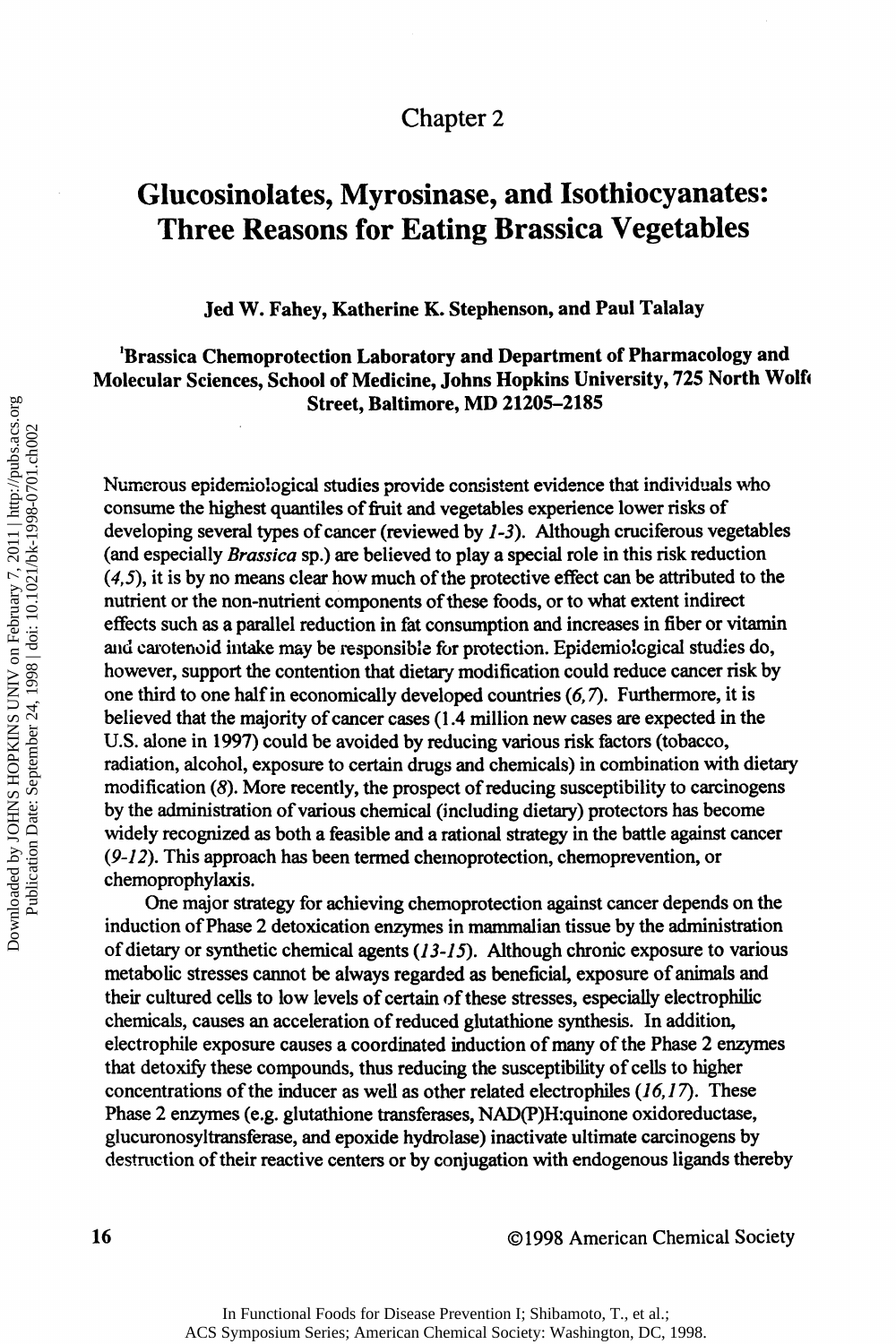neutralizing their toxic properties and accelerating their elimination from the body. Evidence for a causal relationship between Phase 2 enzyme induction and protection has been mounting and can be considered as firmly established *(14,15).* Recently, considerable attention has been focused on edible plants which are rich in phytochemicals that induce Phase 2 enzymes *(18-20).* This approach is consistent with the epidemiological evidence which also strongly suggests the involvement of plants in cancer chemoprotection. Thus, cruciferous vegetables (e.g. broccoli, cauliflower, kale, turnips, collards, Brussels sprouts, cabbage, kohlrabi, rutabaga, Chinese cabbage, bok choy) contain water soluble secondary metabolites called glucosinolates, which are converted by endogenous enzymes (myrosinases) into highly reactive isothiocyanates as a defense response to prédation or injury. The resultant isothiocyanates (R-N=C=S) or mustard oils are the principal Phase 2 enzyme inducers of cruciferous plants. The most potent naturally-occurring inducer isothiocyanate is sulforaphane *(19).*  Sulforaphane was isolated in this laboratory from broccoli by monitoring the inducer activity of extracts of this plant. The inducer and anticarcinogenic properties of sulforaphane have also been demonstrated in animal tissues *(21,22).* The latent inducer activity of extracts of 3-day-old broccoli seedlings (sprouts) is attributable almost entirely to the presence of glucoraphanin (the glucosinolate precursor of sulforaphane). The concentration of inducer activity in such sprouts (200,000 - 800,000 units per gram fresh weight) is much higher than that of mature broccoli heads (5,000 - 80,000 units per gram fresh weight). When comparable doses of sulforaphane and of broccoli sprout extracts (based on inducer activity) were used to treat rats that also received single doses of the potent carcinogen DMBA (dimethylbenz[a]anthracene), a quantitatively similar reduction in mammary tumor development was observed *(20).* 

The very stable glucosinolate precursors of isothiocyanates are typically present in some plants (e.g. crucifers) at much higher concentrations than their cognate isothiocyanates. Glucosinolate levels can amount to as much as 1% (w/w) in tissues of some cruciferous plant species. Glucosinolates comprise about 0.05 - 0.1% of the fresh weight of broccoli or about 50-100 mg of these compounds per 100 g portion. Glucosinolates are hydrolyzed to isothiocyanates by the coexisting enzyme myrosinase which is physically segregated within plant cells. It is commonly accepted that myrosinase activity is initiated when plants are damaged by insects or other predators, by food preparation, by chewing, or by other forms of damage, such as bruising or freeze-thawing during cultivation, harvest, shipping or handling, and in animal digestive systems. These types of tissue damage release myrosinase [thioglucohydrolase; EC 3.2.3.1] which cleaves the thioglucose linkage thereby releasing glucose. The resulting unstable intermediate undergoes [a probably nonenzymatic] rearrangement in which sulfate is released and isothiocyanates as well as

 $S - \beta$ -D-C<sub>6</sub>H<sub>11</sub>O<sub>5</sub> **MYROSINASE** R-C -> R-N=C=S + glucose + HS0<sup>4</sup> " **\\**  N-O**-SO3**  GLUCOSINOLATE ISOTHIOCYANATE

> In Functional Foods for Disease Prevention I; Shibamoto, T., et al.; ACS Symposium Series; American Chemical Society: Washington, DC, 1998.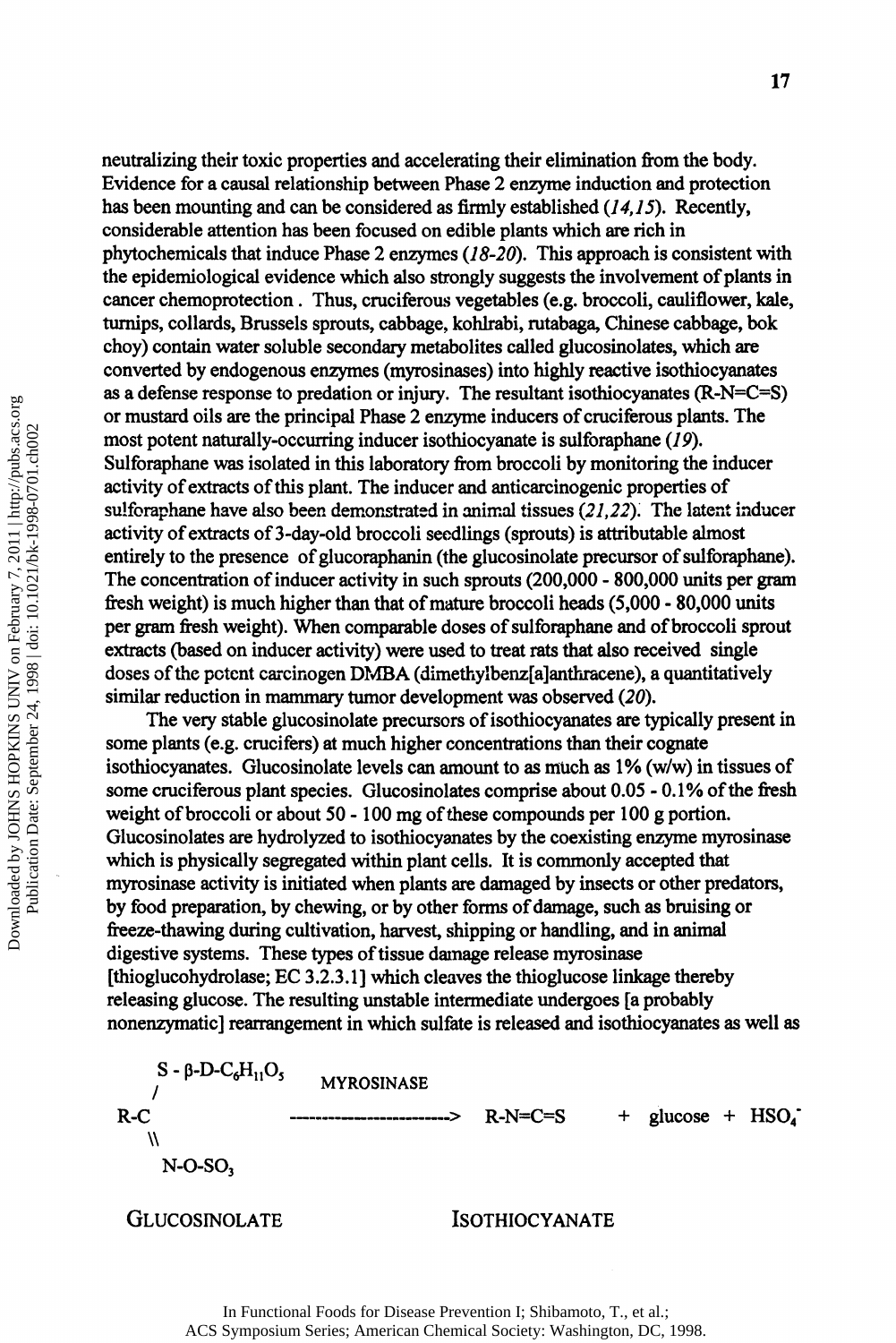other products are formed. Nearly all of the inducer activity in extracts of crucifers arises from glucosinolates which are not biologically active as such, but must undergo hydrolysis to isothiocyanates in order to manifest Phase 2 enzyme inducer activity *(20).* 

Glucosinolates were first isolated in the middle of the last century and much effort has been devoted to developing methods for their efficient isolation and identification. Existing methods for separation involved ion exchange, GC, and HPLC, mostly after chemical modification (enzymatic sulfate removal and/or silylation of sugar moieties), but chromatographic standards are difficult to obtain and in many methods biological activity of the molecule is destroyed. We have therefore developed methods for the separation and identification of individual glucosinolates in plant extracts by use of paired-ion chromatography in the presence of tetraoctyl- or tetradecyl-ammonium bromide in combination with mass and NMR spectroscopy for final confirmation of identity (23). The paired-ion chromatography methods are extensions of methods developed by others *(24,25).* 

Paired-ion chromatography of glucosinolates in conjunction with myrosinase hydrolysis and the quantitation of the resultant isothiocyanates by cyclocondensation with 1,2-benzenedithiol provides a powerful and comprehensive procedure for rapidly characterizing and quantitating glucosinolates in plant extracts *(23).* The cyclocondensation reaction with vicinal dithiols was developed for the quantitation of isothiocyanates. It exploits the ability of isothiocyanates to form cyclic thiocarbonyl derivatives with vicinal dithiols. When 1,2-benzenedithiol is the analytical reagent, the resultant l,3-benzodithiole-2-thione has highly favorable properties for spectroscopic quantitation ( $a_m = 23,000$  M<sup>-1</sup>cm<sup>-1</sup> at  $\lambda_{max} = 365$  nm)(26). The cyclocondensation procedure has been recently improved and can now be used to measure as little as 10 picomoles of isothiocyanates in complex biological mixtures such as plant extracts *(27).* In all cases examined, inducer activity of broccoli extracts correlated with their potential isothiocyanate content (i.e., endogenous isothiocyanate plus isothiocyanate released by the action of an excess of added purified myrosinase).

Phase 2 enzyme inducer potency varies according to a number of factors. We have obtained preliminary data showing that there are large cultivar effects as well as tremendous environmentally induced variation due to cultivation, handling and storage parameters. Once tissue is damaged (e.g. at harvest, or due to improper handling), the enzyme myrosinase initiates the conversion of relatively non-reactive glucosinolates to isothiocyanates and other breakdown products which are more highly reactive than glucosinolates. There is thus an immediate opportunity for loss of Phase 2 inducer potency since glucosinolate breakdown products such as isothiocyanates initiate further degradative reactions within the plant tissue. A sampling of fresh broccoli collected randomly from 22 Baltimore area supermarkets had qualitatively similar glucosinolate profiles, but had a greater than 8-fold range of inducer potencies between the highest and lowest sample *(20).* This tremendous variability in glucosinolate content [and hence Phase 2 inducer potency] thus translates to an inability of the consumer to rationally select broccoli for inducer potency using criteria such as appearance and odor for there are no such clues as to their ranking.

The common alkylthioalkyl glucosinolates (e.g. glucoraphanin, glucoiberin and glucoerucin; see Figure 1) form isothiocyanates (sulforaphane, iberin and erucin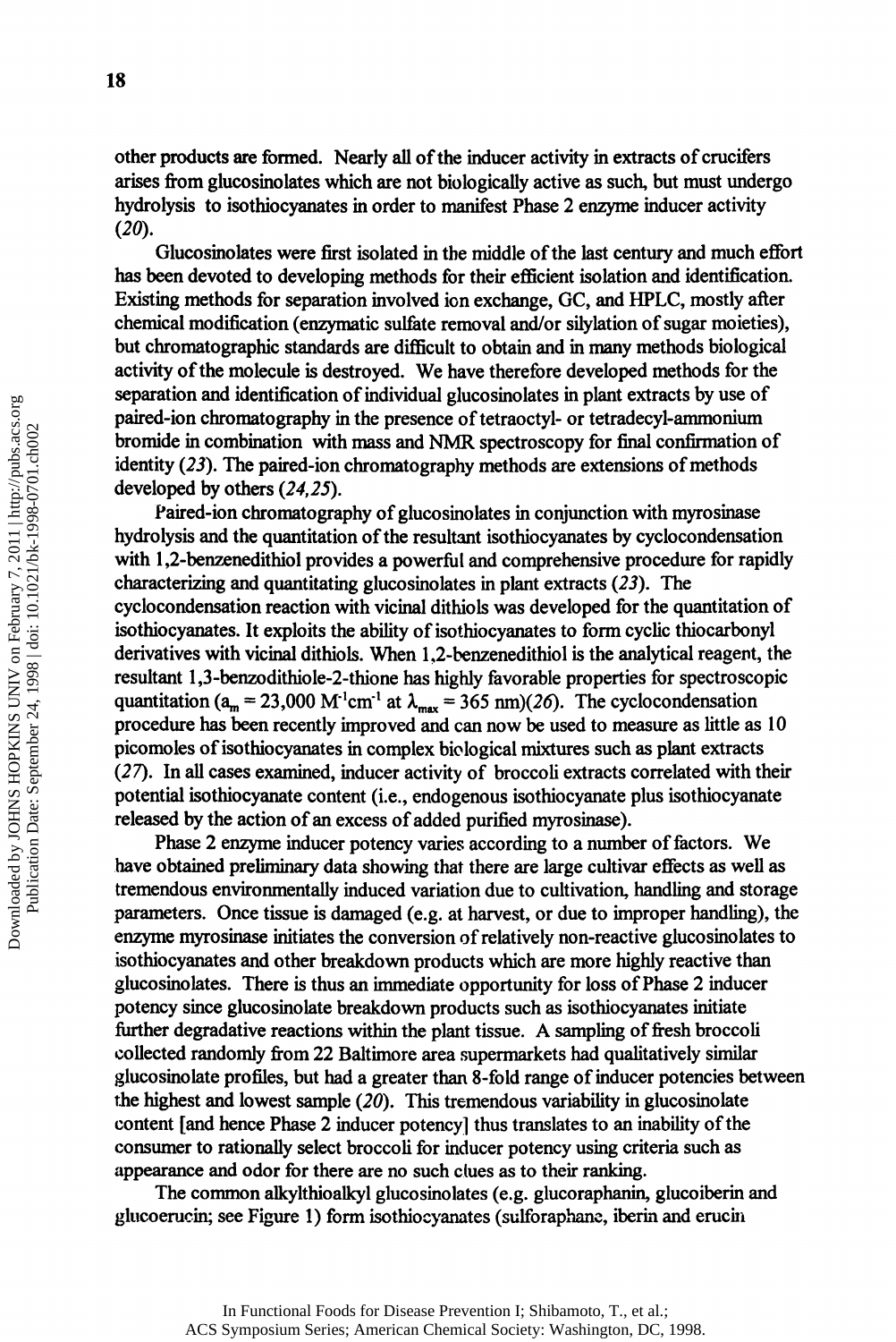**Glucoraphanin (4**-methylsulflnylbutyl)

**Glucoiberin (a**-mathylsulfinylpropyl glucosinolate)

$$
CH_3-S-(CH_2)_4-R^*
$$
  
\n
$$
O
$$
  
\n
$$
CH_3-S-(CH_2)_3-R
$$

**Glucoerucin (4**-m\*lhylthlobutyl glucosinolate)  $CH_3 - S - (CH_2)A - R$ 

**Glucobrassicin**  (indola-3-ylm ethyl glucosinolate)







**4-Hydroxyglucobrassicin (4**-hydroxyindola**-a**-ylmothyl glucosinolate)





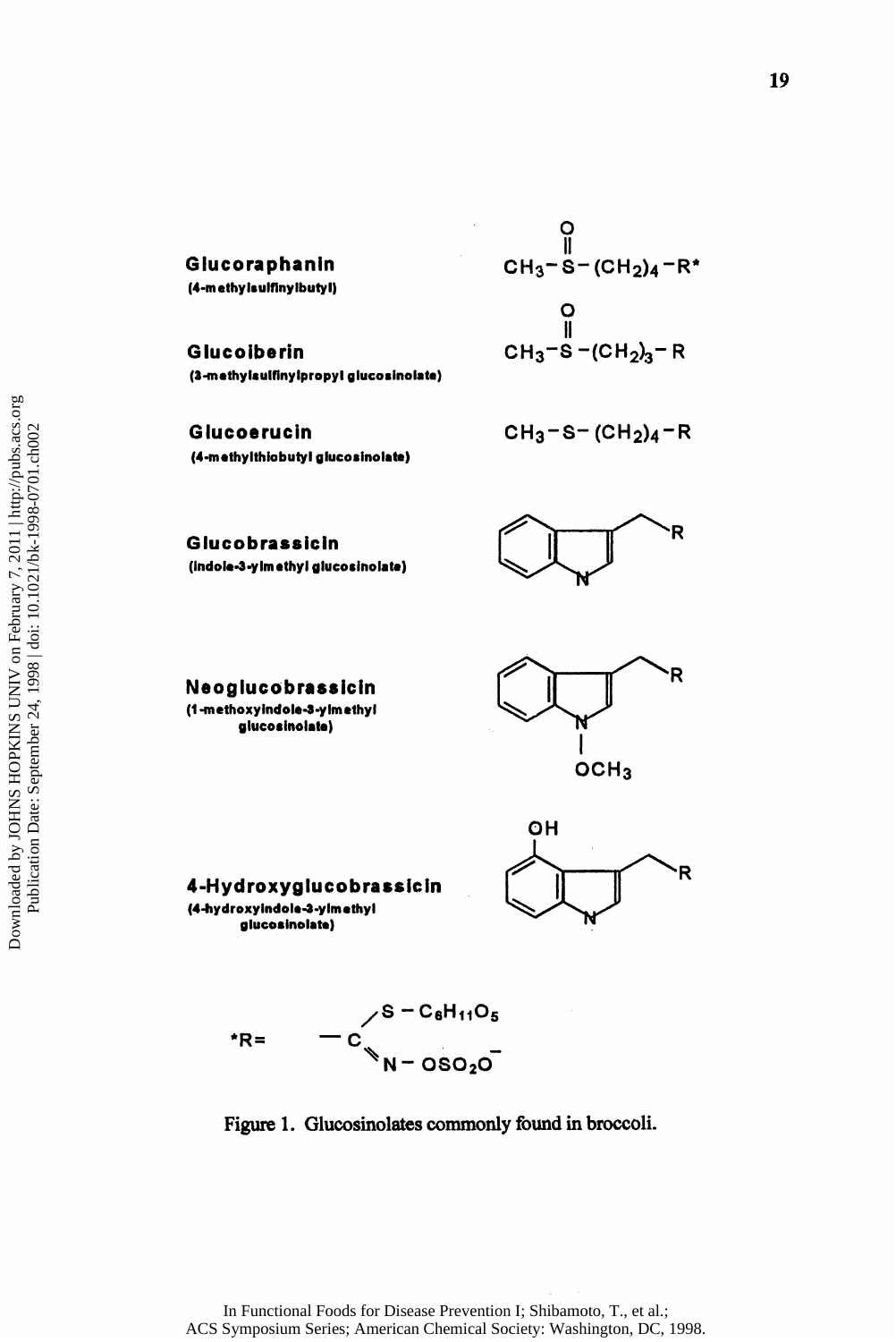respectively) with very low cytotoxicity and extremely high Phase 2 enzyme inducing potency. In fact sulforaphane is the most potent naturally occurring Phase 2 enzyme inducer. These compounds are monofunctional inducers since they do not also induce Phase 1 enzymes which can activate xenobiotics thus potentially generating carcinogens *(19,28).* 

Indole glucosinolates (e.g. glucobrassicin, neoglucobrassicin, 4 hydroxyglucobrassicin, 1-hydroxyglucobrassicin and 4-methoxyglucobrassicin) do not form stable isothiocyanates when hydrolysed by myrosinase. Unstable intermediates are formed in the enzymatic reaction and give rise to compounds such as indole-3-carbinol, indole-3-acetonitrile and 3,3-diindolylmethane *(29-31).* These compounds are only weak inducers of Phase 2 detoxification enzymes (unpublished obervations). For example, the inducer potency of indole-3-acetonitrile is over 200 times lower than that of sulforaphane. However, these compounds also induce Phase 1 enzymes, i.e. they are bifunctional inducers *(28\* so that they can participate in the formation of carcinogens by modulating the metabolic activation of procarcinogens. Furthermore, in the acid conditions in the stomach, indoie-3-carbinol can also spontaneously condense to cyclic structures which resemble TCDD (dioxin), and bind with high affinity to the Aryi hydrocarbon (Ah) receptor, and induce certain cytochromes P-450 that can activate procarcinogens. Metabolic derivatives of indole glucosinolates may therefore act simultaneously both to promote tumors and to prevent their initiation *(30,32-34).* 

Myrosinase hydrolysis of another class of glucosinolates, the β-hydroxyalkenyl glucosinolates (e.g. progoitrin and epiprogoitrin), gives rise to intermediates that apparently cyclize spontaneously to goitrogenic oxazolidonethiones. Overconsumption of certain *Brassica* vegetables such as kale and cabbage has been known for many years to cause goiter in both experimental animals and humans and may be responsible for the development of endemic goiter in certain regions *(35).* Although some crucifers such as cabbage and especially the oilseed crops crambe and rapeseed contain large quantities of these goitrogenic glucosinolates, broccoli does not contain significant quantities of these compounds.

Efforts are being made to understand the complex effects of diet on cancer incidence. We have focused on minor dietary constituents that elevate the activity of cellular detoxication or Phase 2 enzymes based on evidence indicating that induction of these enzymes blocks the formation of tumors in experimental animals. Sensitive analytical techniques have been developed for the quantitation of glucosinolates and of isothiocyanates and these methods are being used to evaluate the anticancer potential of a range of cruciferous vegetables and the environmental and genetic components of glucosinolate production. Since glucosinolates are water-soluble, cooking and other forms of processing should be performed, if at all, in such a way (e.g. by steaming, microwaving, stir-frying or rapid boiling with minimal water) as to avoid excessive leaching of the compounds.

The utility of these plants in selectively elevating Phase 2 enzymes (and not Phase 1 enzymes) is a promising facet in the rational development of dietary strategies for reducing the risk of cancer.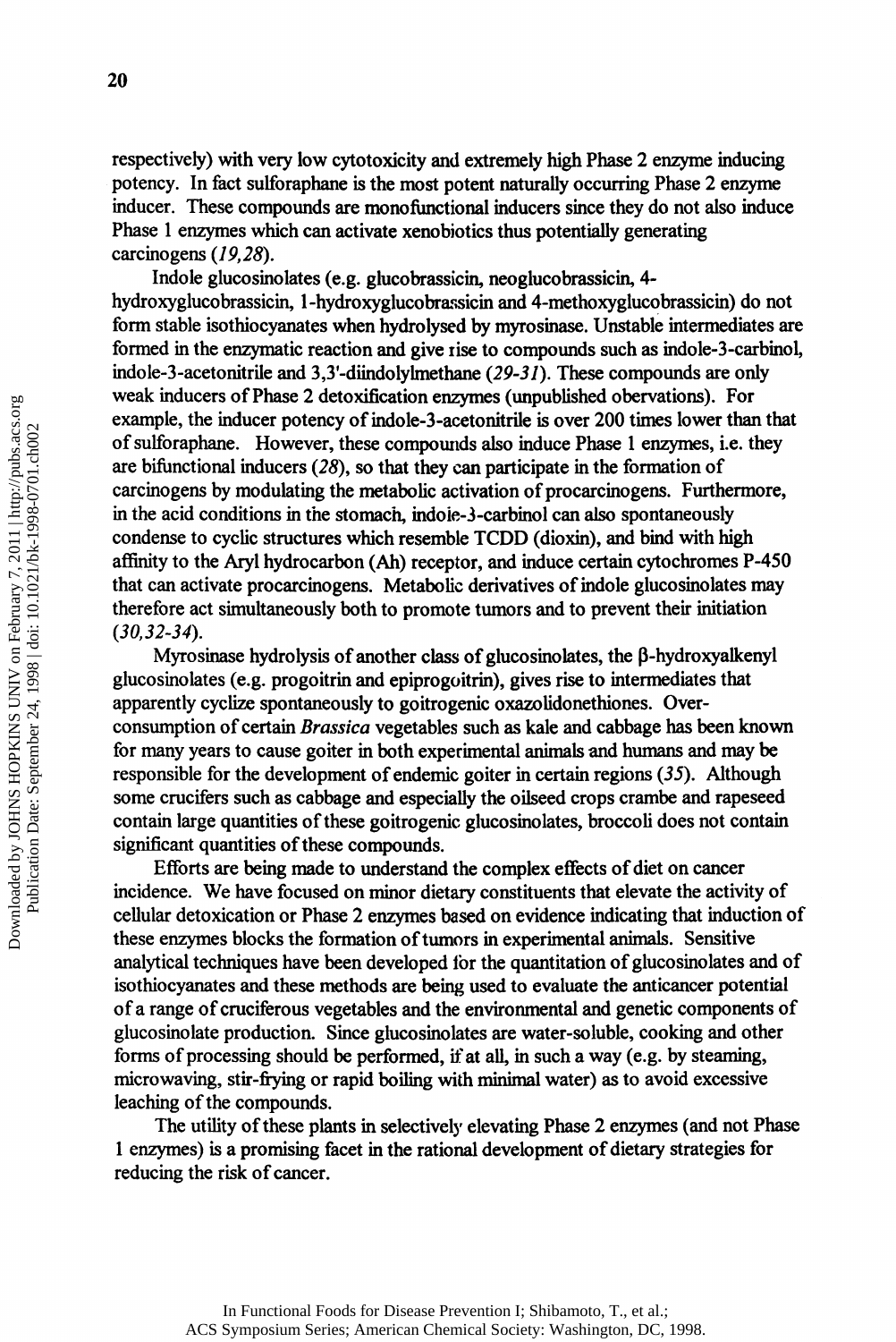#### **Acknowledgments**

These studies were supported by gifts from Lewis B. Cullman, Charles B. Benenson, and other Friends of the Brassica Chemoprotection Laboratory, by grants from the American Institute for Cancer Research, the Cancer Research Foundation of America and a program project grant (1P01 CA44530) from the National Cancer Institute, Department of Health and Human Services.

### **Literature Cited**

- 1. Block, G.; Patterson, B.; Subar, A. *Nutr Cancer* **1992,** *18;* 1-29.
- 2. Steinmetz, K.; Potter, J. *J. Amer. Diet. Assoc.* **1996,** *96;* 1027-1039.
- 3. *Food, Nutrition and the Prevention of Cancer: A Global Perspective;* Potter, J.D. Ed.; World Cancer Research Foundation - American Institute for Cancer Research; Washington, D.C., 1997; p630.
- 4. Hertog, M.G.L; Bueno-de-Mesquita, H.B.; Fehily, A.M.; Sweetnam, P.M.; Elwood, P.C.; Kromhout, D. *Cancer Epidemiology, Biomarkers & Prevention 1996, 5;* 673-677.
- 5. Verhoeven, D.T.H.; Goldbohm, R.A.; vanPoppel, G.; Verhagen, H.; van den Brandt, P.A. *Cancer Epidemiology, Biomarkers & Prevention* **1996,** 5; 733-748.
- 6. Willett, W.C.; Trichopoulos, D. *Cancer Causes and Control* **1996,** 7; 178-180.
- 7. Doll, R. *Cancer Res.* **1992,** *52;* 2024s-2029s.
- 8. Doll, R.; Peto, R. *J. Natl. Cancer Inst.* **1981,** *66;* 1191-1308.
- 9. Wattenberg, L. W. *Cancer Res.* **1992,** *52;* 2085s-2091s.
- 10. Wattenberg, L.W. *Preventive Medicine* **1993,** 25; 44-45.
- 11. Wattenberg, L.W. *Ann. N.Y. Acad Sci.* **1995,** *768;* 73-81.
- 12. Kelloff, G.J.; Boone, C.W.; Crowell, J.A.; Steele, V.A.; Lubet, R.A.; Doody, L.Α.; Malone, W.F.; Hawk, E.T.; Sigman, C.C. *J. Cell. Biochem. - Supp.* **1996,** *26;* 1- 28.
- 13. Prochaska H.J.; Talalay, P. In *Phenolic Compounds in Food and Their Effects on Health II;* Huang, M.-T.; Ho, C.-T.; Lee, C.Y., Eds.; Amer. Chem. Soc. Sympos. Ser. 507; Washington D.C., 1992; pp 150-159.
- 14. Talalay, P.; Fahey, J.W.; Holtzclaw, W.D.; Prestera, T.; Zhang, Y. *Toxicology Letters* **1995,** *82/83;* 173-179.
- 15. Talalay, P.; Zhang, Y. *Biochem. Soc. Trans.* **1996,** *24;* 806-810.
- 16. Kahl, R. *Toxicology* **1984,** 33; 185-228.
- 17. Prestera, T.; Zhang, Y.; Spencer, S.R.; Wilczak, C.A.; Talalay, P. *Advan. Enzyme Regul.* **1993,** 33; 281-296.
- 18. Prochaska, H.J.; Santamaria, A.B.; Talalay, P. *Proc. Natl. Acad. Sci. USA* **1992,**  *89;* 2394-2398.
- 19. Zhang, Y.; Talalay, P.; Cho, C.-G.; Posner, G.H. *Proc. Natl. Acad. Sci. USA*  **1992,** *89;* 2399-2403.
- 20. Fahey, J.W.; Zhang, Y.; Talalay, P. *Proc. Natl. Acad. Sci. USA 1997,94;*  10367-10372.
- 21. Zhang, Y.; Kensler, T.W.; Cho, C.-G.; Posner, G.H.; Talalay, P. *Proc. Natl. Acad. Sci. USA* **1994,** *91;* 2147-2150.